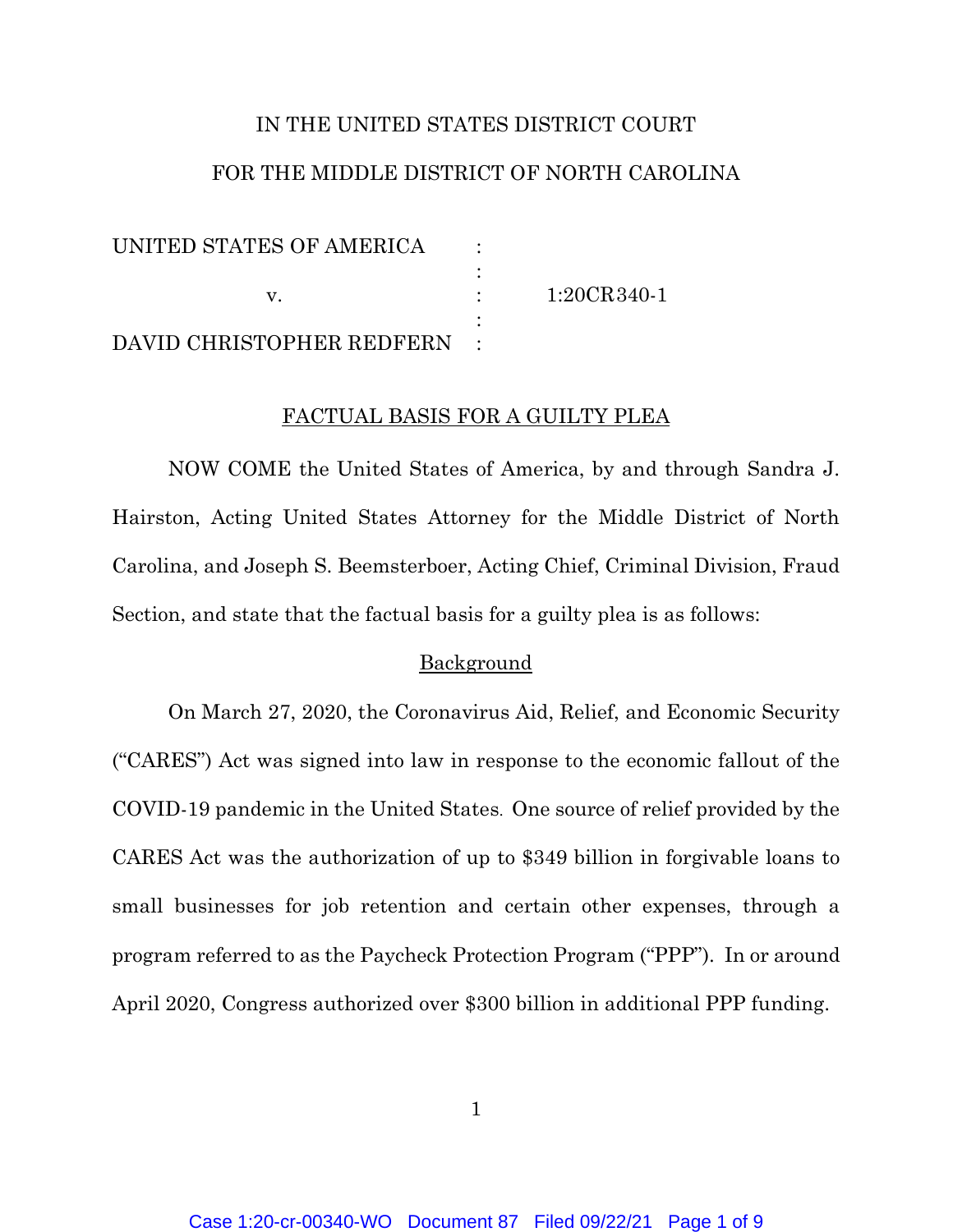In order to obtain a PPP loan, a qualifying business was required to submit a PPP loan application, which was signed by an authorized representative of the business. The PPP loan application required the business (through its authorized representative) to acknowledge the program rules and make certain affirmative certifications in order to be eligible to obtain the PPP loan. In the PPP loan application, the small business (through its authorized representative) was required to state, among other things, its: (i) average monthly payroll expenses; and (ii) number of employees. These figures were used to calculate the amount of money the small business was eligible to receive under the PPP. In addition, businesses applying for a PPP loan were required to provide documentation showing their payroll expenses.

PPP loan proceeds were required to be used by the business on certain permissible expenses: payroll costs, interest on mortgages, rent, and utilities. The PPP allowed the interest and principal on the PPP loan to be entirely forgiven if the business spent the loan proceeds on these expense items within a designated period of time after receiving the proceeds and used a certain amount of the PPP loan proceeds on payroll expenses.

Another source of relief provided by the CARES Act was the expansion of the Economic Injury Disaster Loan ("EIDL") program administered by the United States Small Business Administration ("SBA"), an agency of the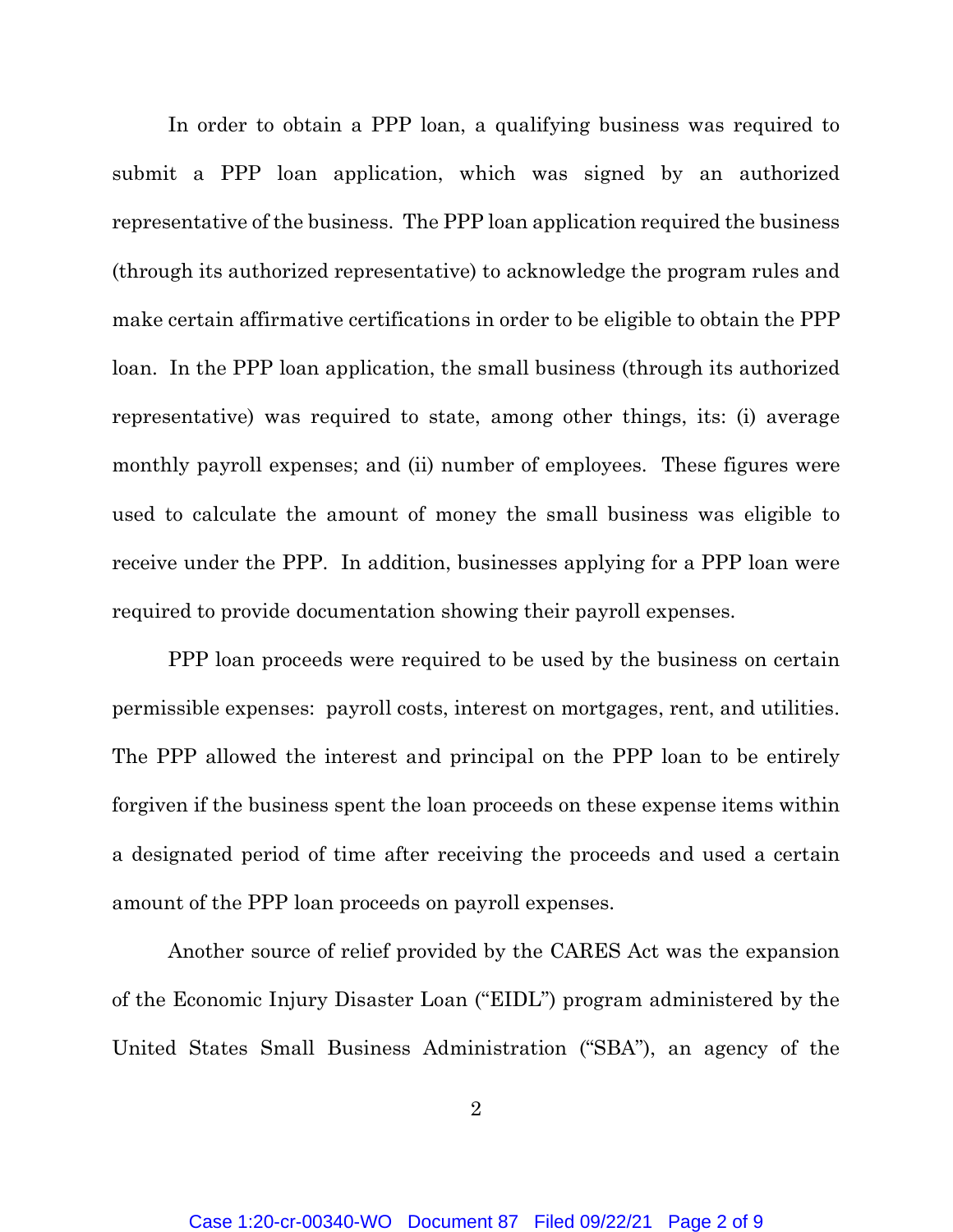executive branch of the United States Government. Specifically, the CARES Act authorized the SBA to provide EIDLs of up to \$2 million to eligible small businesses experiencing financial disruption due to the COVID-19 pandemic. The CARES Act also authorized the SBA to issue advances of up to \$10,000 to small businesses within three days of applying for an EIDL. The amount of the advance was determined by the number of employees the applicant certified having. The advances did not have to be repaid.

In order to obtain an EIDL and advance, a qualifying business was required to submit an application to the SBA and provide information about its operations, such as the number of employees, gross revenues for the 12 month period preceding the disaster, and cost of goods sold in the 12-month period preceding the disaster. The applicant was also required to certify that all of the information in the application is true and correct to the best of the applicant's knowledge. EIDL funds were permitted to be used for payroll expenses, sick leave, production costs, and business obligations, such as debts, rent, and mortgage payments.

#### PPP Conspiracy and Scheme to Defraud

From at least in or around May 2020, continuing up to and including in or around June 2020, the defendant, DAVID CHRISTOPHER REDFERN, Joseph Marsell Cartlidge, Eric Alexander McMiller, Jesse Kendall Griffin, and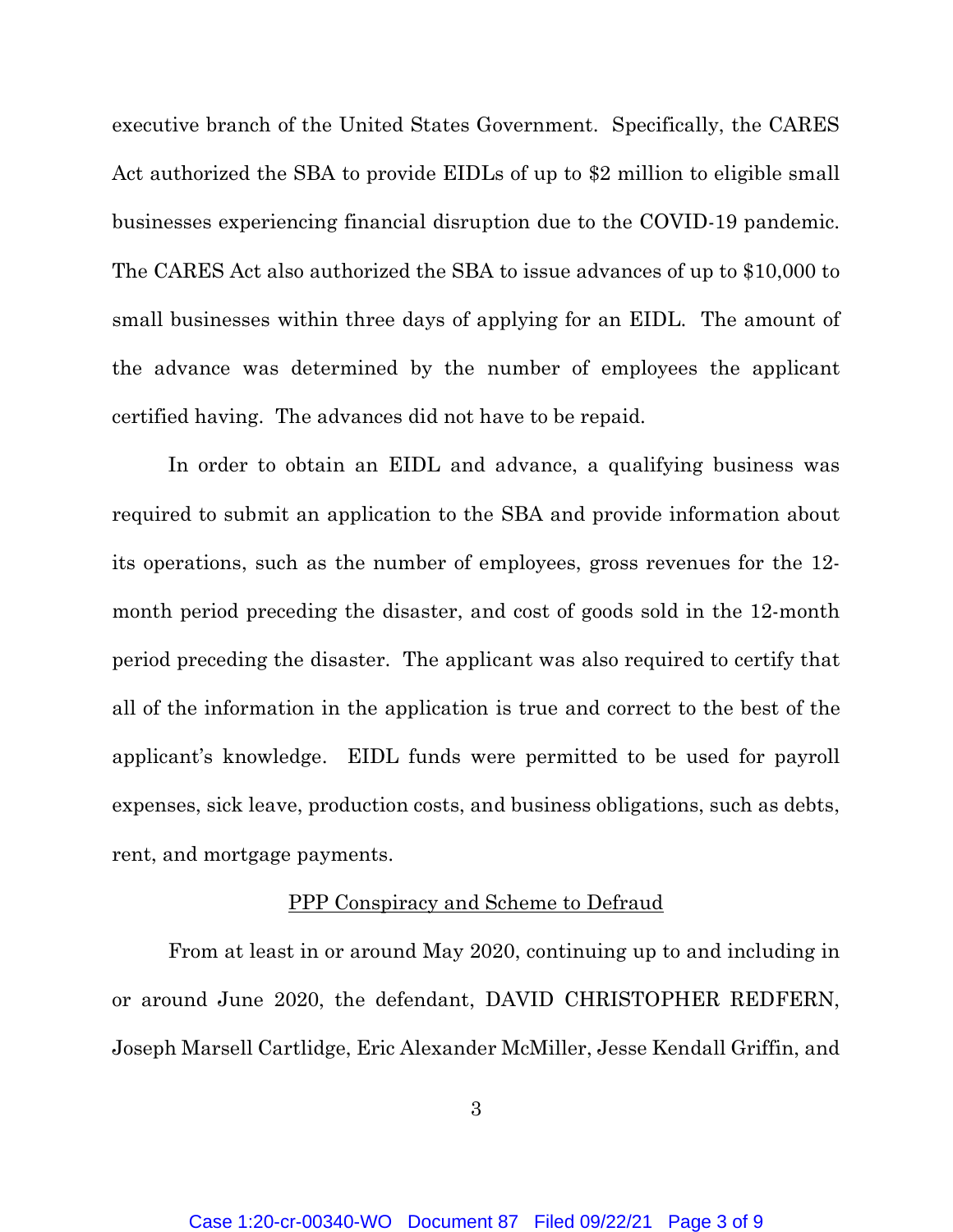others knowingly and intentionally conspired to devise a scheme to defraud and to obtain money and property by means of materially false and fraudulent pretenses, representations, and promises, by submitting and causing to be submitted false and fraudulent loan applications in order to obtain funds through the PPP.

During the course of the investigation, investigators interviewed a confidential human source ("CHS 1") regarding CHS 1's involvement in the PPP scheme. CHS 1 told investigators that CHS 1 used intermediaries to recruit individuals to apply for false and fraudulent PPP loans and, in return for preparing PPP loan application documentation for such individuals, sought a portion of the fraudulently obtained loan proceeds. One such intermediary recruited REDFERN into the scheme and conspiracy, who in turn connected the intermediary to Cartlidge, McMiller, and Griffin. REDFERN, Cartlidge, McMiller, and Griffin each communicated with CHS 1 through one or more intermediaries and agreed to participate in the scheme and conspiracy.

REDFERN, Cartlidge, McMiller, and Griffin each utilized registered businesses and claimed false business operations in furtherance of the fraud scheme. REDFERN, Cartlidge, McMiller, and Griffin also utilized or attempted to utilize business and personal bank accounts at various financial institutions for the purpose of receiving fraudulent loan proceeds. In

4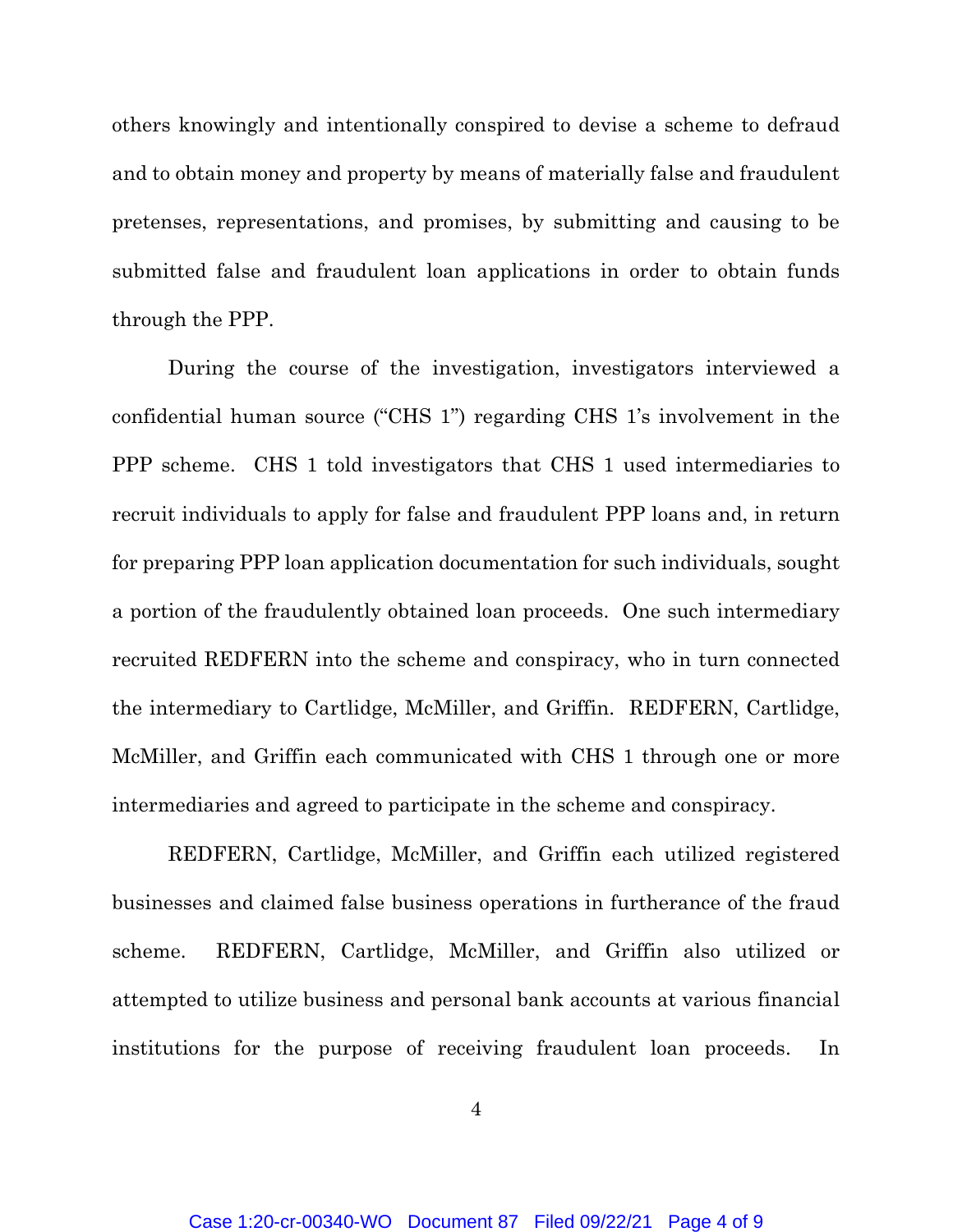furtherance of the scheme, REDFERN, Cartlidge, McMiller, and Griffin provided information, including personal and business identifying information, to CHS 1 through one or more intermediaries in order to seek PPP loans. CHS 1 then used such information to prepare and cause to be prepared false and fraudulent supporting documentation, including bank account statements and tax filings, for PPP applications on behalf of REDFERN, Cartlidge, McMiller, and Griffin.

During the course of the conspiracy, REDFERN, in the Middle District of North Carolina, caused the submission of one fraudulent PPP application. Specifically, on or about June 1, 2020, REDFERN caused the submission of a PPP application seeking a loan in the amount of \$410,322 in the name of Wilder Effects LLC ("Wilder Effects"), a company that was registered with the North Carolina Secretary of State on or about January 17, 2020 and listed REDFERN as the registered agent and owner. The registered business address for Wilder Effects was in Trinity, North Carolina. Prior to the submission of the Wilder Effects PPP application, on or about January 23, 2020, REDFERN opened a business account at bank branch located in High Point, North Carolina in the name of Wilder Effects ("Wilder Effects Account 1"), over which REDFERN had sole signatory authority.

5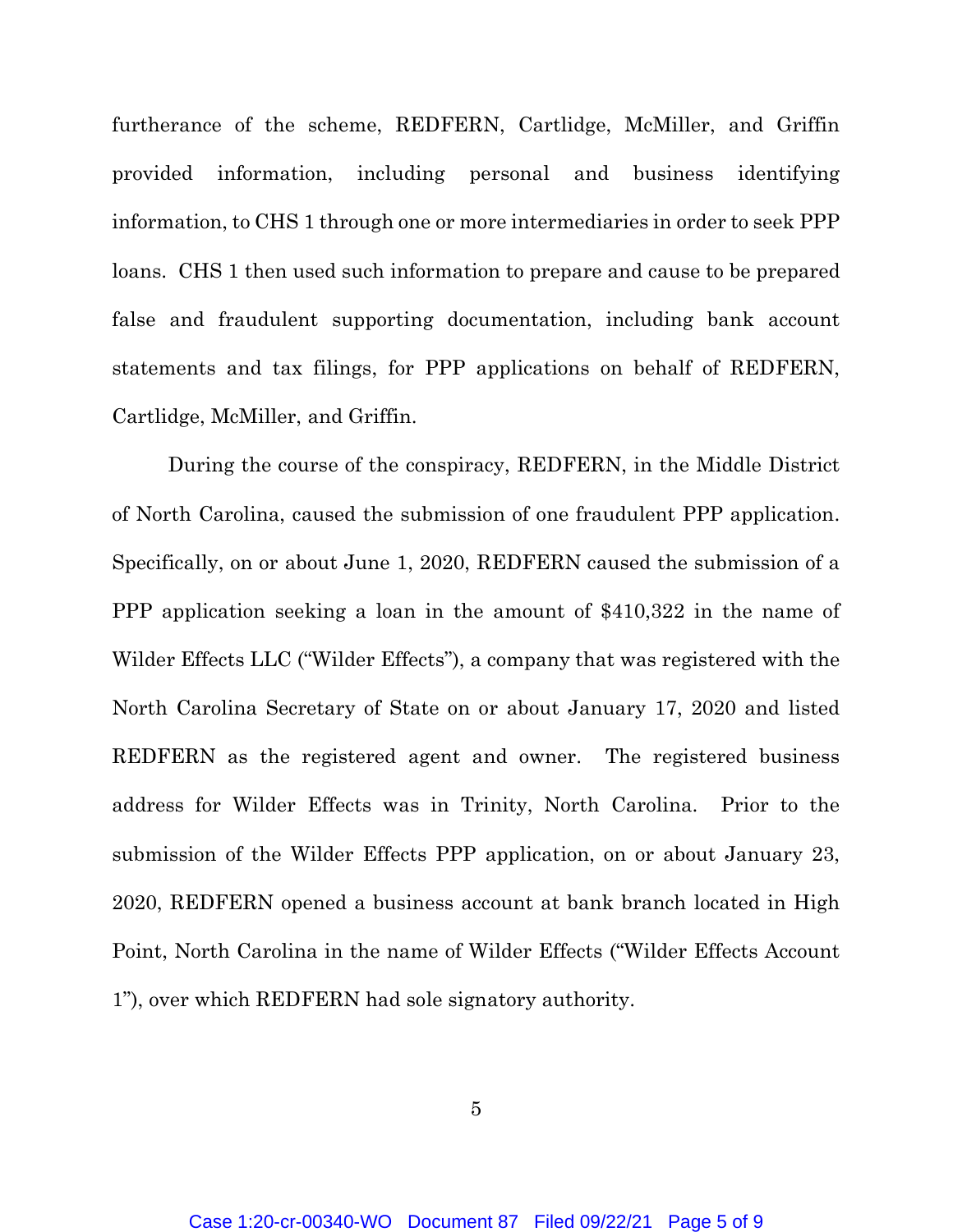In the Wilder Effects PPP application, REDFERN falsely affirmed or caused to be affirmed, among other information, that Wilder Effects had twenty employees and an average monthly payroll of \$164,129. The Wilder Effects PPP application appended as supporting documentation: (i) a false and fraudulent purported IRS Form 941 for the first quarter of 2020 showing \$492,389.01 paid in wages to twenty employees; and (ii) a false and fraudulent bank statement for Wilder Effects dated February 27, 2020, showing a balance of \$290,028.70.

As a result of this false and fraudulent PPP application, REDFERN caused the disbursement by interstate wire transfer, on or about June 2, 2020, of \$410,322 in loan funds owned by, or under the custody and control of, a financial institution. Upon receiving the PPP funds in Wilder Account 1, REDFERN subsequently transferred, caused to be transferred, and attempted to transfer fraudulently obtained PPP loan proceeds to accounts under his codefendant's and CHS 1's control, and used PPP loan proceeds for his personal benefit, and for the benefit of others. Specifically, that same day, REDFERN attempted to wire from Wilder Effects Account 1 (i) \$102,580 to an account in Florida controlled by CHS 1; and (ii) \$30,000 to an account controlled by Griffin. REDFERN attempted the \$102,580 wire transfer in person at a bank branch located in Greensboro, North Carolina. The next day, on or about June

6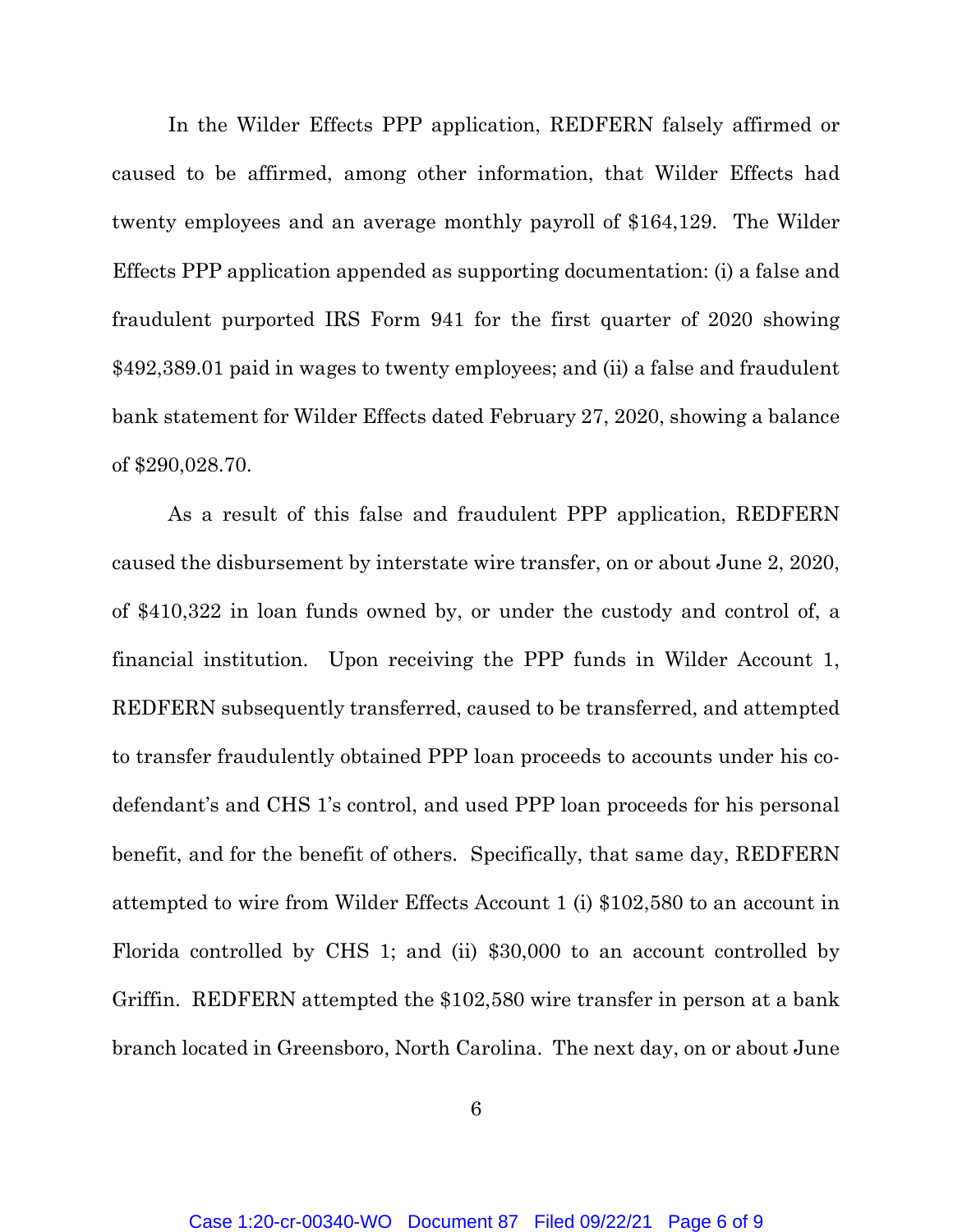3, 2020, an \$8,000 counter check written to "cash" was withdrawn from Wilder Effects Account 1 at a second bank branch located in Greensboro, North Carolina.

Over the course of the conspiracy, REDFERN, Cartlidge, McMiller, and Griffin collectively sought to fraudulently obtain approximately \$2,326,874 in PPP funds. All of the relevant disbursements and subsequent transfers were made by means of interstate wire to bank accounts controlled by REDFERN and his co-defendants.

#### EIDL Scheme to Defraud

REDFERN also devised a scheme to defraud by submitting and causing to be submitted false and fraudulent loan applications to the SBA in order to obtain funds through the EIDL program. In particular, in or around April and May 2020, REDFERN fraudulently sought two EIDLs in the name of Wilder Effects, on or about April 12, 2020 and May 17, 2020, respectively. As a result of the first false and fraudulent EIDL application, REDFERN caused the disbursement by interstate wire transfer, on or about May 5, 2020, of \$2,000 in EIDL advance funds from the SBA to Wilder Effects Account 1. On or about June 2, 2020, REDFERN opened a second business account in the name of Wilder Effects ("Wilder Effects Account 2"), over which REDFERN had sole signatory authority. Also, in connection with the first false and fraudulent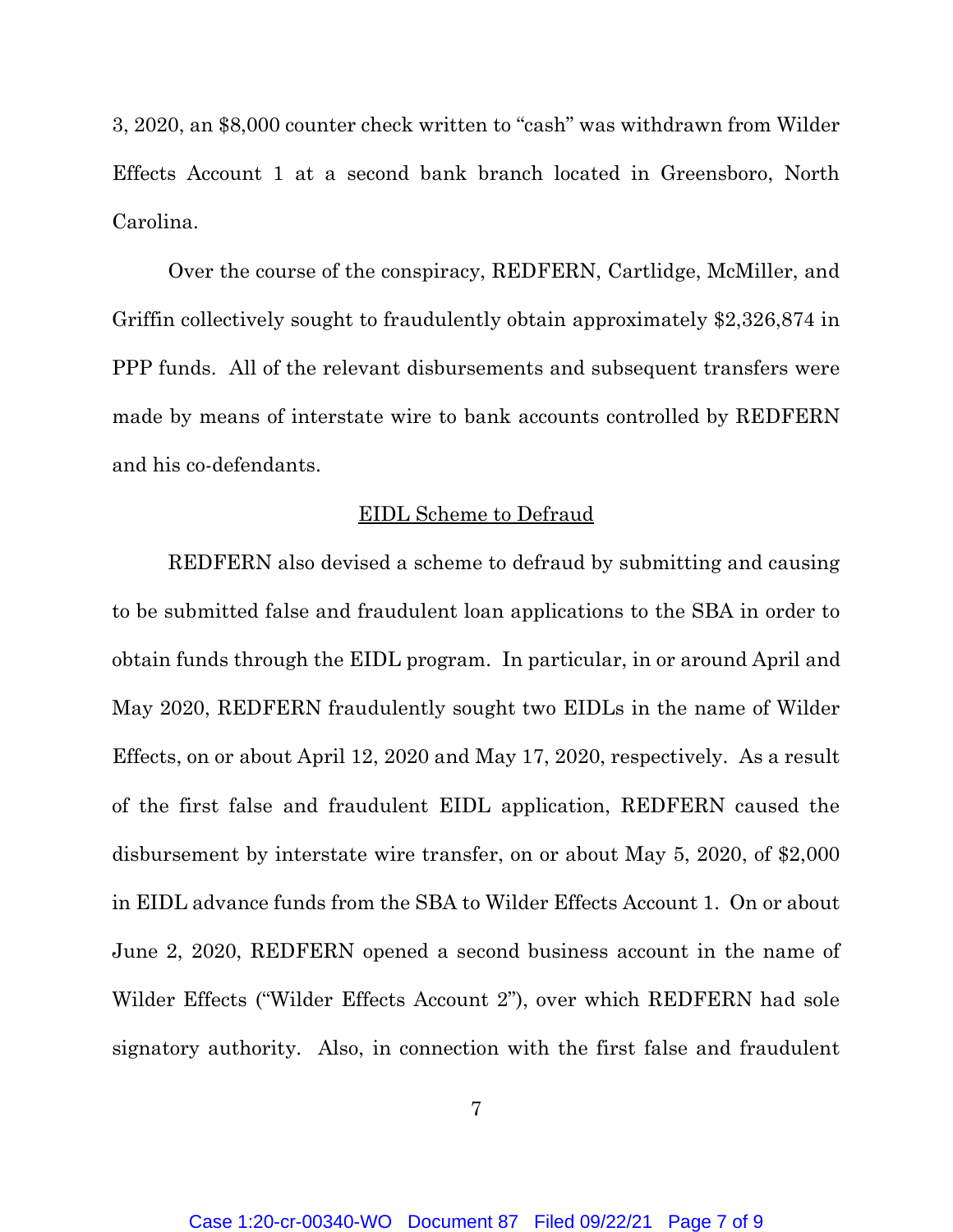EIDL application, REDFERN caused the disbursement by interstate wire transfer, on or about June 18, 2020, of \$2,000 in EIDL funds to Wilder Effects Account 2. The second false and fraudulent EIDL application was denied.

This the 22nd day of September, 2021.

Respectfully submitted,

SANDRA J. HAIRSTON Acting United States Attorney

/S/ NICOLE R. DUPRE Assistant United States Attorney NCSB: 41214 United States Attorney's Office Middle District of North Carolina 101 S. Edgeworth Street, 4th Floor Greensboro, NC 27401 Phone: 336/333-5351

JOSEPH BEEMSTERBOER Acting Chief, Fraud Section United States Department of Justice Criminal Division

/S/ JESSEE ALEXANDER-HOEPPNER NYSB #4871406 Trial Attorney